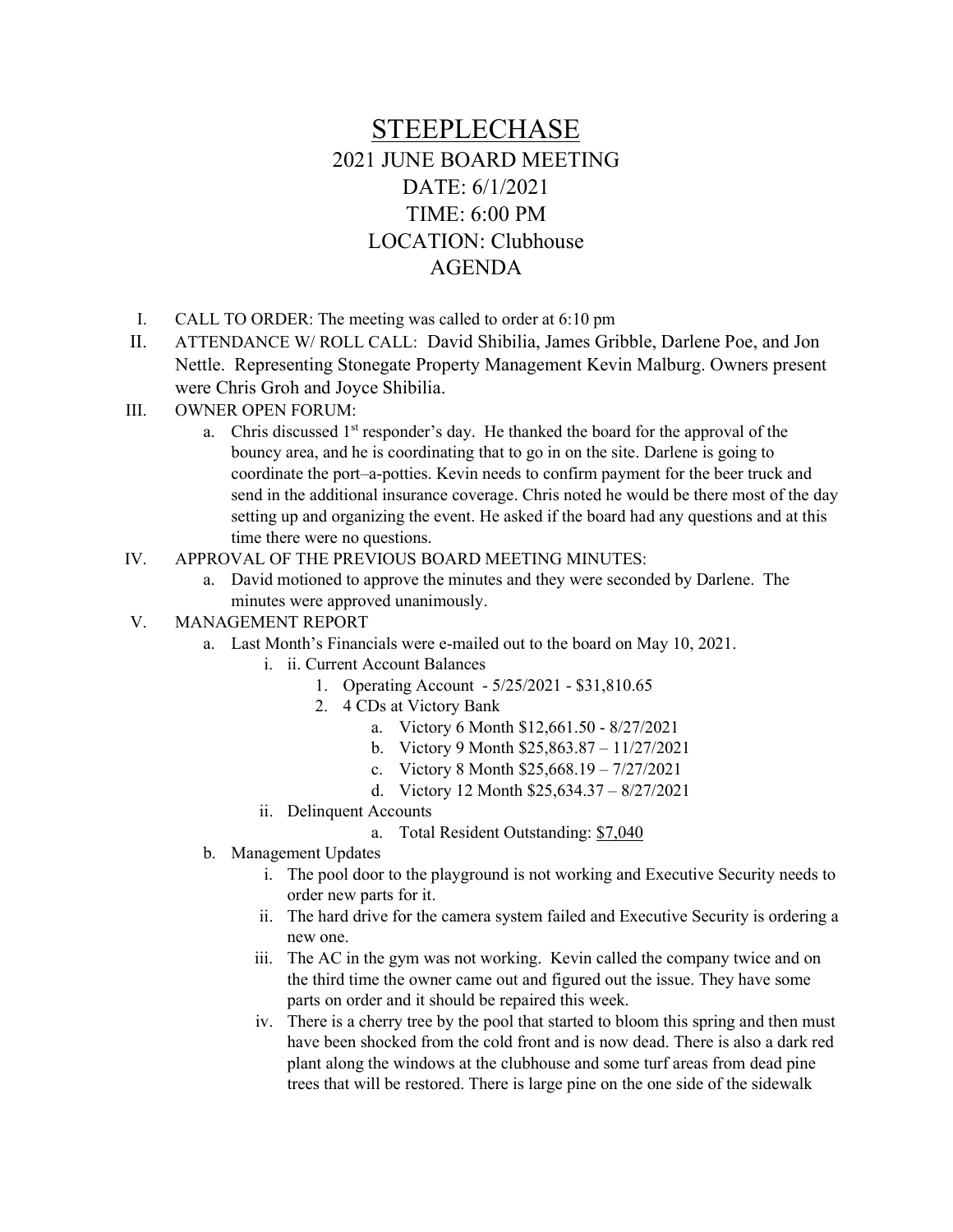that is taking it over. It is getting replaced and two hydrangeas are going in on each side.

## VI. OLD BUSINESS:

- a. Sediment Removal
	- i. Lake Doctors reached out about starting soon on this, but with the weather being cooler the last couple of weeks Kevin wouldn't be surprised if this gets pushed out to a later date in June/early July.
- b. 8' Benches
	- i. The concrete has been poured around the lake for where the benches will be installed. They are letting those harden for a little over a week and will have the benches installed.
- c. Plaque box near flags
	- i. David is looking into options for the plaque box.
- d. Aeration system
	- i. The aeration system contract needs to be signed and submitted to the Lake doctors.
- e. Electrical Around Pool
	- i. Kevin received the quote for the electric around the pool to run new wiring to the lights and the cost is around 5k. There needs to be additional quotes obtained for this work to be decided on and then proceed.
- f. Golf Carts Boone County
	- i. Kevin went to fill out this paperwork and the paperwork requires that a certain portion of the streets have people on it sign off that they are okay with golf carts being on the streets. When asked the percentage Kevin said it varied for longer streets and shorter streets. The board discussed these options and if there was a way to possibly do it electronically. They also talked about possibly having it filled out at the 1<sup>st</sup> responder event and that was decided not the best time to do something of this sort. The board tabled the discussion to think on this more. Kevin said he would reach out to the county to find out how other HOAs have been doing this since there is a line for HOAs.
- g. Driveway Extensions & Emergency Vehicles
	- i. David discussed with Jeff Casazza about changes to the declaration and that the community would need to vote on these issues to approve them. Once the wording is finalized Jeff will give it a once over, come to an executive and run down the overall process. David is talking to the county regarding what the best minimum footage would be when it comes to property lines. David also said that the wording needed to include in the driveway extensions there needs to be additional language for decorative landscaping/bushes to beautify the extensions.
- h. Fishing Tournament
	- i. Kevin only received one notice of including cleaning up any area that is fished in and Oli said he would add that to the fliers.
- i. Garage Sale Dates
	- i. June 12th is the date for the community garage sale.
- j. Apts Upkeep
	- i. The dead pine tree was removed but the portion of the bush that is dead is still out front. Not sure why that was not removed at the same time.